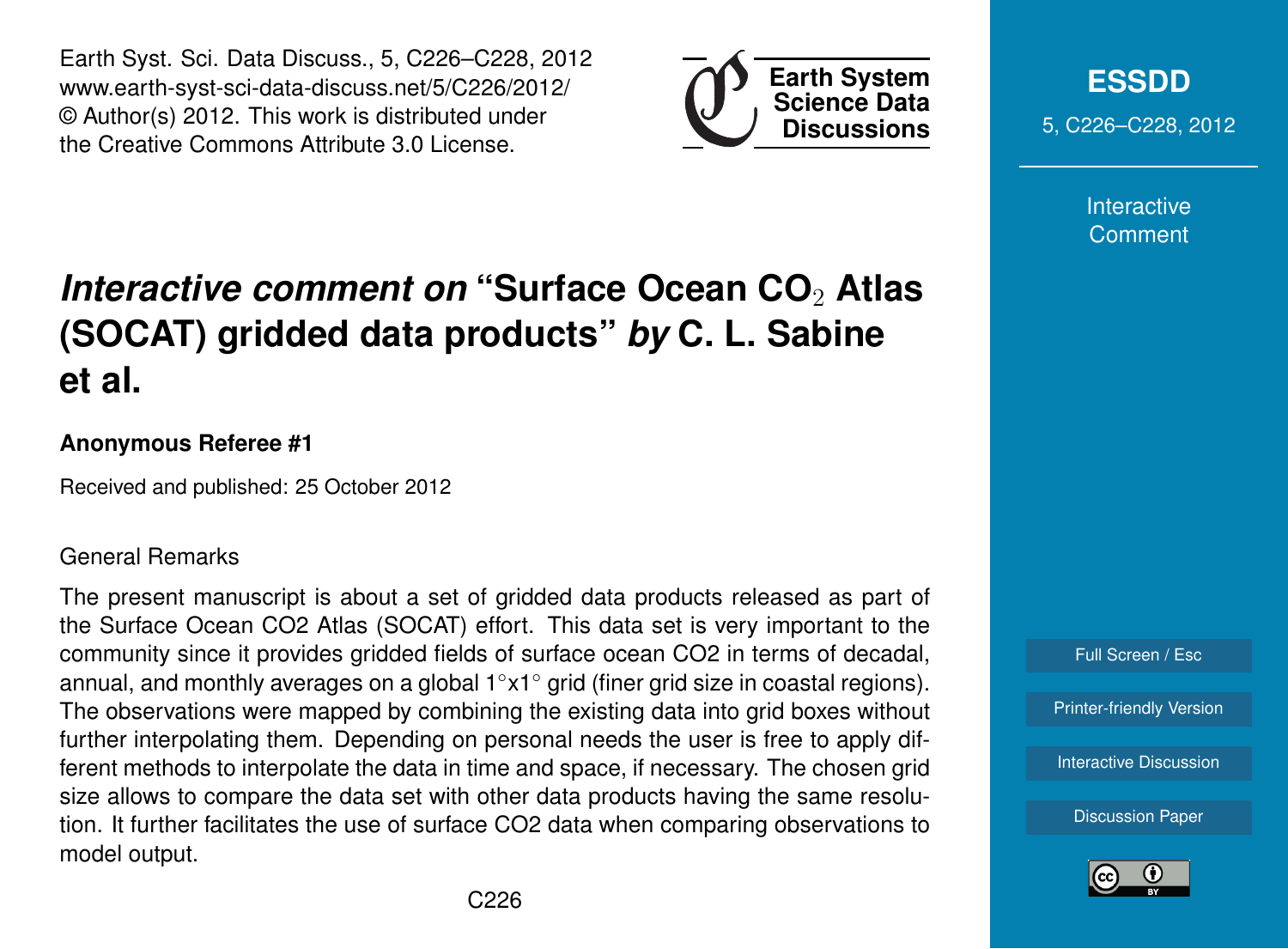The present manuscript is very well written and certainly deserves publication in ESSD. All major steps undertaken to map the data and to assess the data quality are provided. There are, however, a few minor things that puzzle me a bit, and I would like to ask for clarification, before publishing the manuscript.

#### Detailed comments

Abstract: About the first third of the abstract is identical to the abstract of a companion paper submitted by Pfeil et al. (2012, ESSDD). Though I understand that both manuscripts deal with the SOCAT data set (Pfeil et al. describe the core SOCAT data set, while Sabine et al. deal with the gridded data products) both manuscripts should be considered unique. For this reason, I would like to suggest to rephrase that part of the abstract and make it as well unique.

Page 787, line 25: the heading of section 2 is entitled "Data set construction". This should be extended or clarified, since what immediately follows is a summary of the construction of the core SOCAT data set, while one would probably expect a description of the gridded products, which is given in section 3.

Page 787, line 11: The data set of gridded products starts in February 1970 and ends in December 2007, but observations used in the core SOCAT data set are already available for 1968. I could not find any information why observations for 1968 and possibly 1969 were not included in the gridded data set.

Page 788, line 27: please check the publication date of the article published by Dickson et al., since different years are listed in the text and in the references section.

Page 793, line 2: I would like to suggest to provide examples of the "similar products available to the community".

Page 794, section 7: Please, also add that the gridded data set is available as a set of netCDF files. It should be noted that Pfeil et al. (2012, ESSDD) directly point to the CDIAC web address that provides the gridded data set as netCDF files, while Sabine

Interactive **Comment** 

Full Screen / Esc

[Printer-friendly Version](http://www.earth-syst-sci-data-discuss.net/5/C226/2012/essdd-5-C226-2012-print.pdf)

[Interactive Discussion](http://www.earth-syst-sci-data-discuss.net/5/781/2012/essdd-5-781-2012-discussion.html)

[Discussion Paper](http://www.earth-syst-sci-data-discuss.net/5/781/2012/essdd-5-781-2012.pdf)